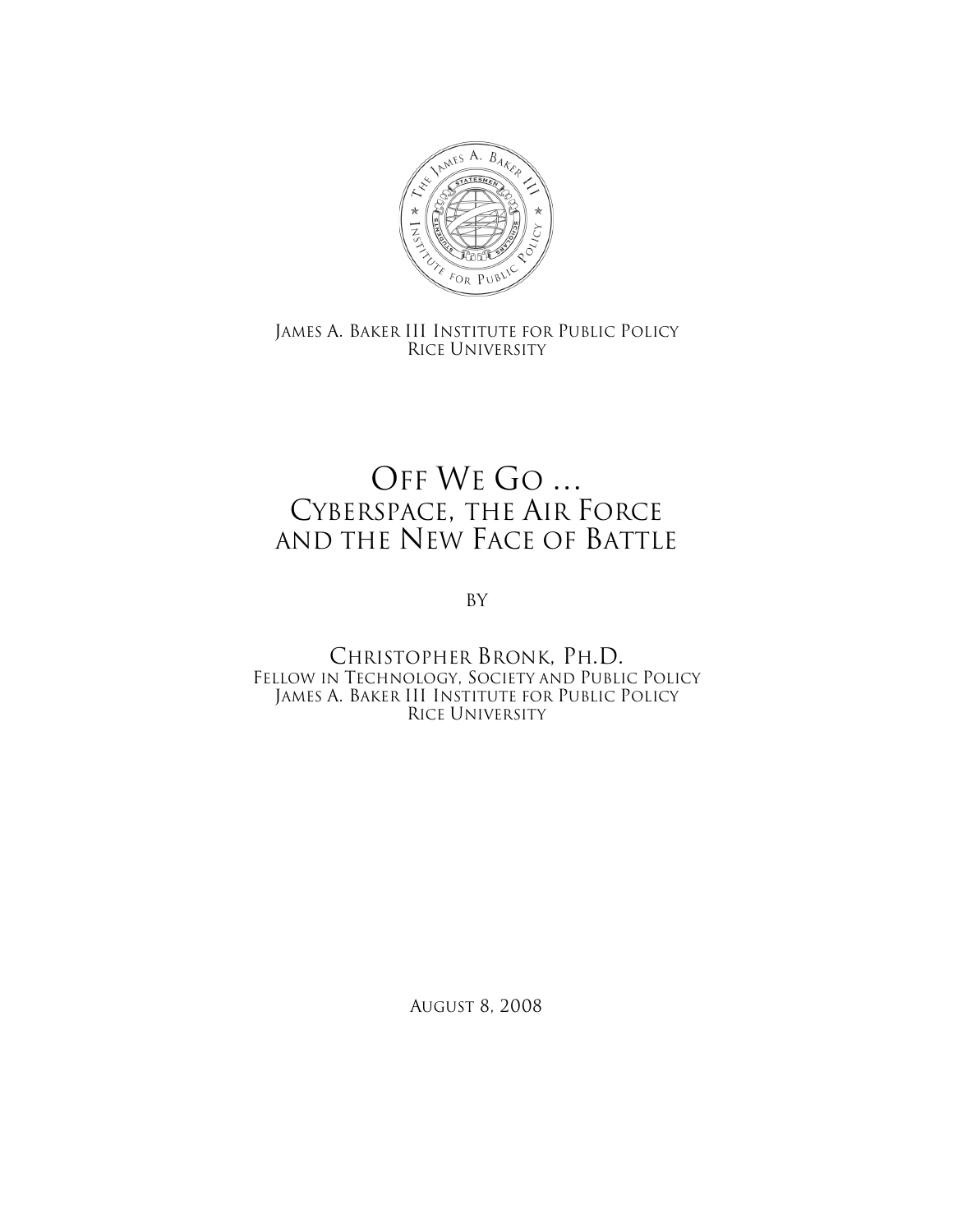THE FOLLOWING OPINION PIECE WAS WRITTEN BY A RESEARCHER, FELLOW OR SCHOLAR. THE RESEARCH AND VIEWS EXPRESSED IN THIS OPINION PIECE ARE THOSE OF THE INDIVIDUAL(S), AND DO NOT NECESSARILY REPRESENT THE VIEWS OF THE JAMES A. BAKER III INSTITUTE FOR PUBLIC POLICY.

© 2008 BY THE JAMES A. BAKER III INSTITUTE FOR PUBLIC POLICY OF RICE UNIVERSITY

THIS MATERIAL MAY BE QUOTED OR REPRODUCED WITHOUT PRIOR PERMISSION, PROVIDED APPROPRIATE CREDIT IS GIVEN TO THE AUTHOR AND THE JAMES A. BAKER III INSTITUTE FOR PUBLIC POLICY.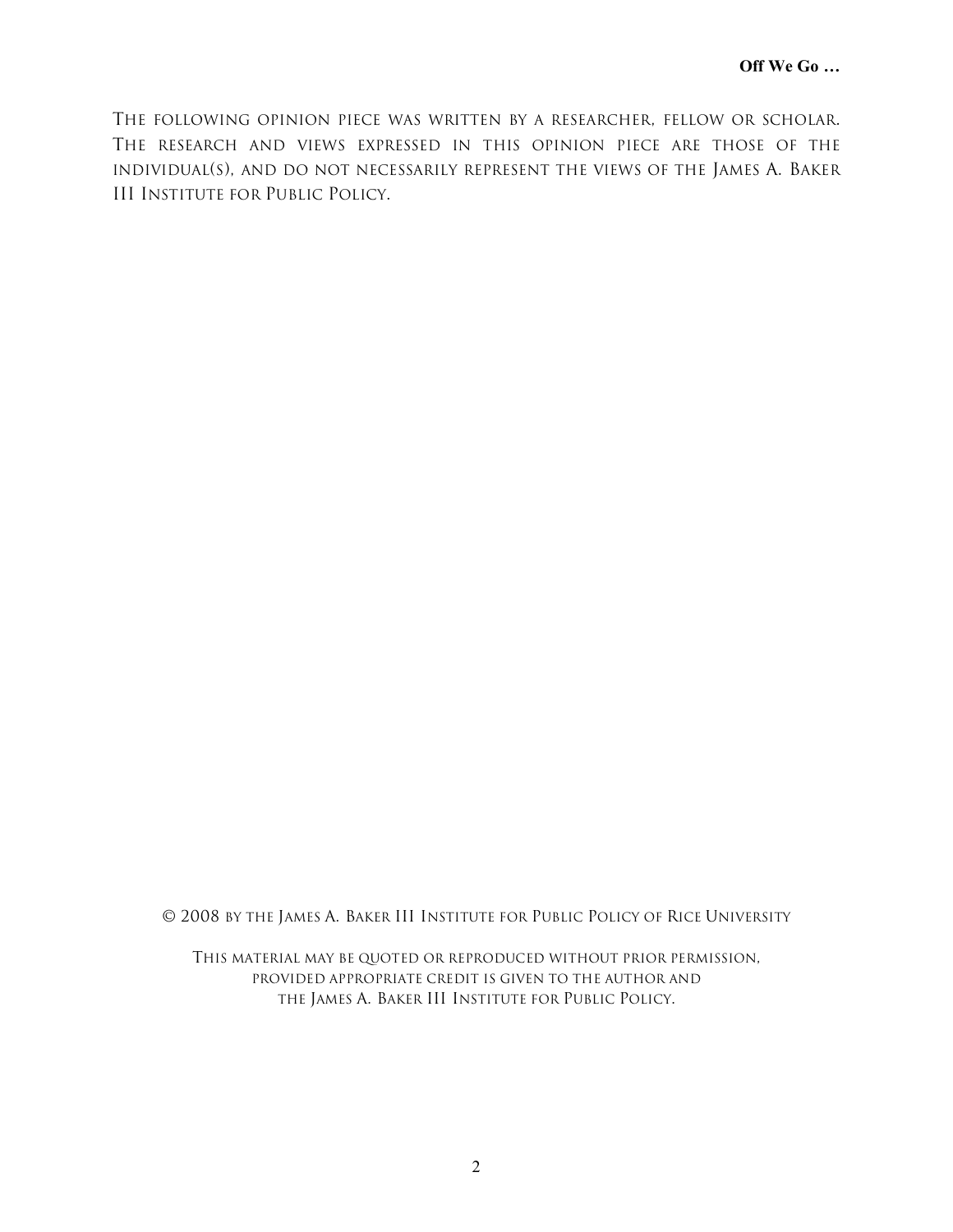On Nov. 2, 2006, then-Secretary of the Air Force Michael Wynne laid the foundation for his service's move to develop its status as the leader in network warfare operations at the U.S. Department of Defense by announcing the formation of a new element of the United States Air Force (USAF) intended to conduct military operations in cyberspace. With the Air Force providing the significant contributions to the War on Terror in aerial surveillance, largely conducted by unmanned aircraft and the unglamorous but vitally necessary airlift mission, the traditional areas of endeavor for the 61-year-old service — strategic bombing and fighter missions — have diminished in importance. Whereas the Air Force bought hundreds of F-15 Eagles to deter the Soviets during the tail end of the Cold War, it is now only authorized to buy fewer than 200 F-22 Raptors to replace them. This metric alone indicates just how radically the Air Force is changing.

Finding new missions for the service is important in the struggle for part of a Pentagon budgetary pie that is likely to shrink with the arrival of a new administration in January. As a maneuver of inside-the-Beltway bureaucratic process, the move into cyberspace is pragmatic and shrewd, but politics threaten to impede the construction of a military organization capable of meeting its mandate. The specter of cyber-security, the protection of computer networks from malicious actors, has been on the Pentagon agenda for more than a decade. Be they loosely confederated electronic joyriders or the intelligence services of major world powers, those who penetrate or disrupt computer networks pose a real threat to national security — it's just difficult to assess how large a threat they represent. Certainly the cyber-attacks launched against Estonia in 2007 — after the government there upset Moscow by moving a memorial to the Great Patriotic War from downtown Tallinn to a suburb — elevated the cyber-security issue in the national security mindset.

Translating cyber-security from a vague but growing threat and a funding opportunity into doctrine and real operational capability has largely been handled by the Air Force. This process is now at a pivotal point. Last month, the assistant secretary for installations, environment and logistics solicited input from 18 state governors in selecting the optimal location for Cyber Command's headquarters, which is envisaged to stand as a major functional component of the USAF. Seeking to enlist the maximum level of support across congressional districts around the

3